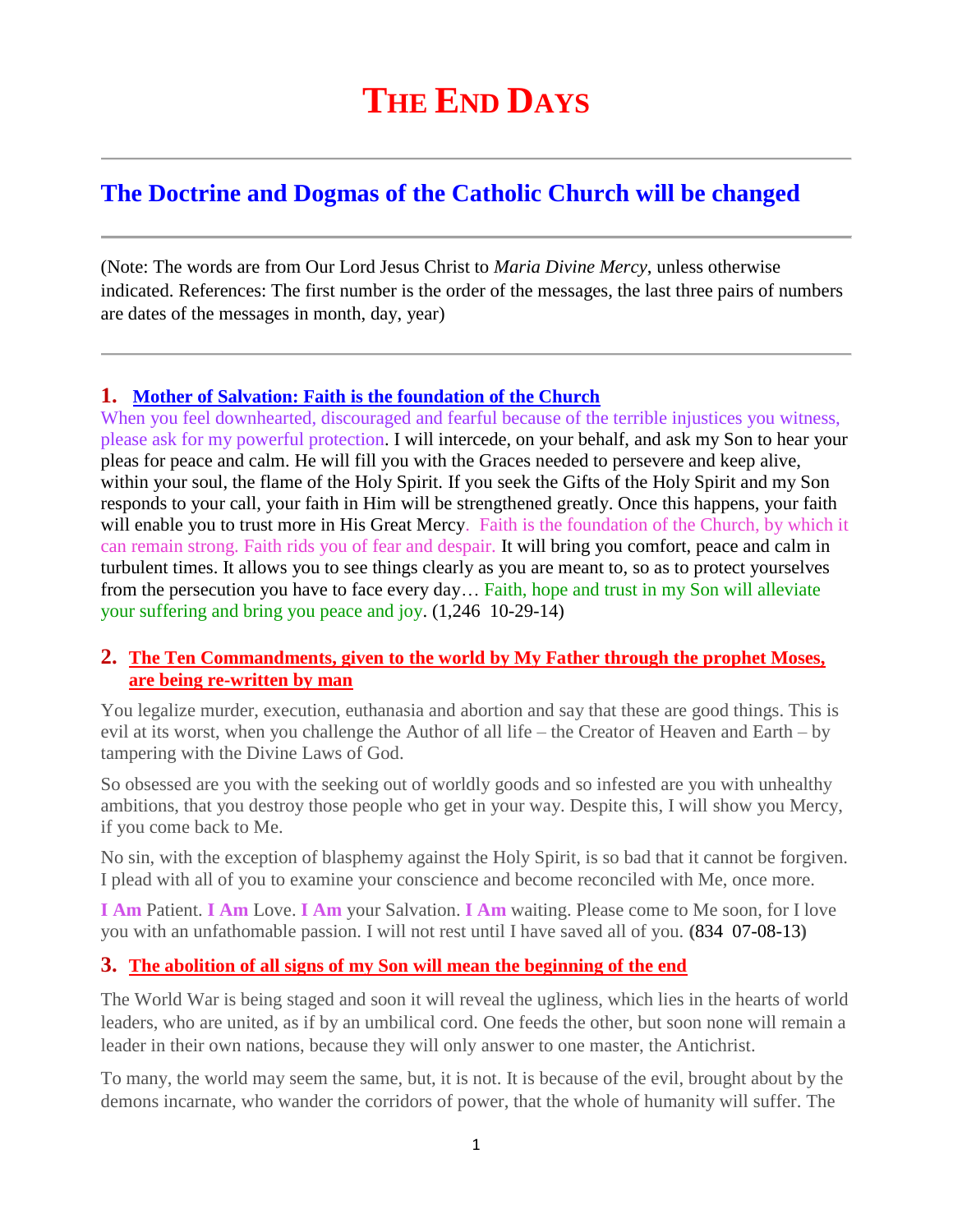power, held by these slaves to evil leaders, will mean that civil rights will disappear. The signs can already be seen. Soon, they will all be abolished and you will have to trust in my Son, and surrender to Him, so that you can withstand the injustices, which you will have to bear witness to.

You must keep in prayer, children, and continue to recite the Crusade Prayers, for they are very powerful and will help to mitigate the suffering which is being planned by the evil group.

The earth will now shake where the seats of these demonically influenced leaders are located. The Hand of God, the Most High, will strike the earth, but many of those who lead sinful lives can be saved through your prayers.  $(671 \t 01-18-13)$ 

# **4. [They will convince My followers to adapt the Laws of My Church by holding a](http://www.thewarningsecondcoming.com/they-will-convince-my-followers-to-adapt-the-laws-of-my-church-by-holding-a-referendum/)  [referendum](http://www.thewarningsecondcoming.com/they-will-convince-my-followers-to-adapt-the-laws-of-my-church-by-holding-a-referendum/)**

Satan, remember, is proud, arrogant, boastful and very, very cunning. When he is present in souls, he has a confidence, which is borne out of pride and arrogance and a belief that he is above God. He will always give signs, which insult God, but only those who know what to look for will see them. Those who honor Satan, and who spend much of their time in groups which organize rituals to pay homage to him, will be delighted to see these signs. All who have sold their souls to Satan will communicate, through such signs, as an arrogant and defiant gesture against Me, Jesus Christ.

Those who deceive you, in My Name, will convince My followers to adapt the Laws of My Church, by holding a referendum. All will be asked to condone new practices, which amount to two things. The first is to wipe out My Presence in the Holy Eucharist. The second is to condone sin, by encouraging people to show sympathy for the human rights of those who do not believe in Jesus Christ.

This referendum will be falsified and lies will be presented as the Truth… When the new one world religion is introduced, My Church on Earth – the True Church – will go into hiding, in order to pay homage to Me.

**I Am** the target of the Beast. **I Am** Who he wants to hurt. He knows he cannot destroy Me, so he will instead try to destroy the human race, whom he curses every second. His servants will not stop by just insulting My Presence in the Tabernacles of the world. They will not be happy to destroy only the Sacraments, so that they can blaspheme against Me. They will only be happy when they steal souls by creating the greatest blasphemy of all. This is when they will recreate My First Coming by giving the impression that John the Baptist has been sent. The man who will say he is the Lord's prophet will lie and cause such wonder when he declares that the Antichrist is Me, Jesus Christ.

**The Antichrist will, through the power of Satan, claim to be Me, Jesus Christ.** Woe to those souls who welcome him into their arms, for they will be powerless against him.

**When anyone who comes in the future, and claims to be Me, Jesus Christ, know that he is a liar. I will not come in the flesh a second time.** Satan cannot utter these words:

"Jesus Christ, Who came in the flesh."

What he will say, through the mouth of the Beast, the Antichrist, will be the following:

"I am Jesus Christ, I have now come in the flesh, to bring you salvation."

When this happens **My Divine Intervention** will be swift, but by then the False Prophet and the Antichrist will have stolen many souls. (857 07-31-13)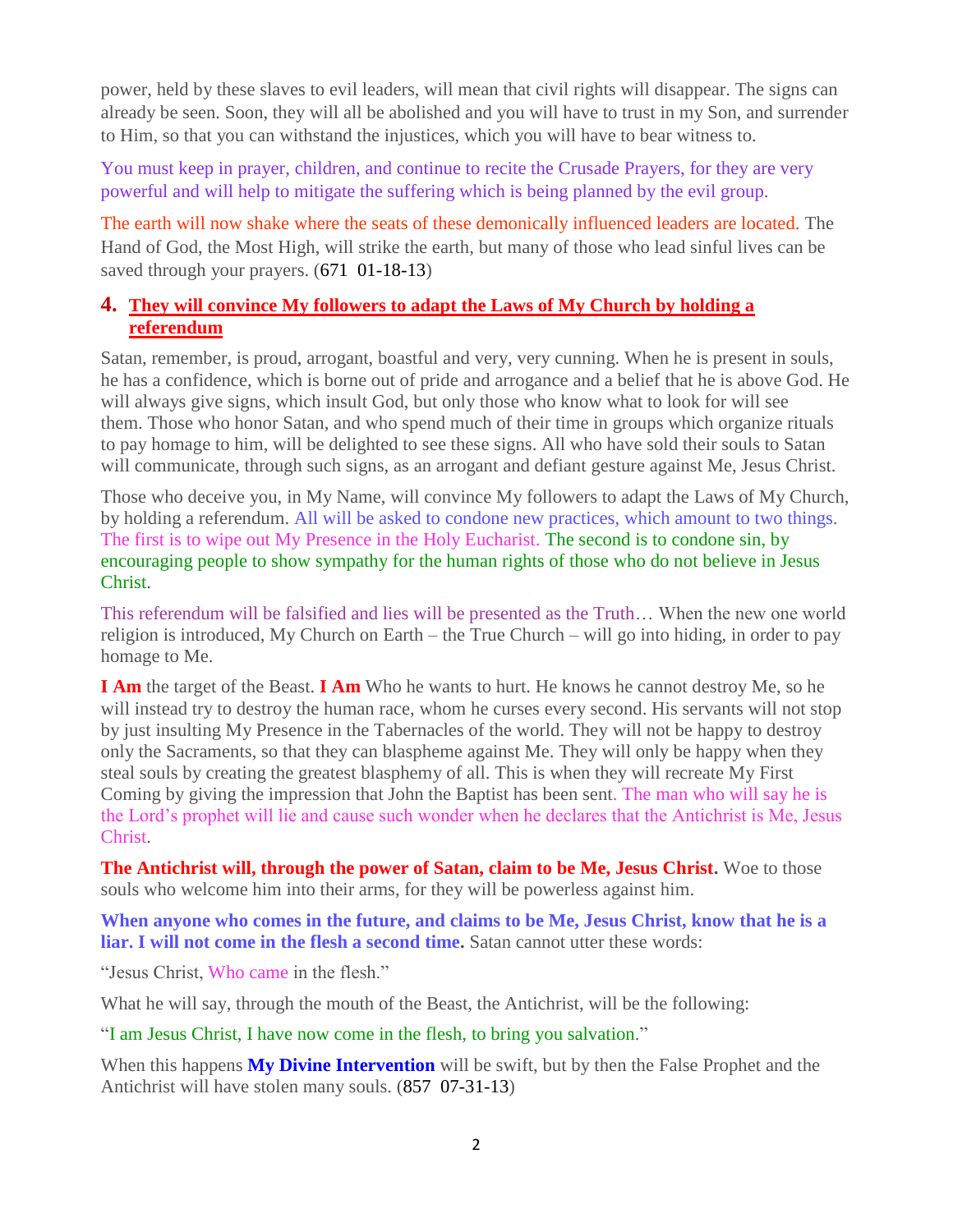# **5. [To Dissidents in the Catholic Church: Desecrate the Laws of My church and you will be](http://www.thewarningsecondcoming.com/to-dissidents-in-the-catholic-church-desecrate-the-laws-of-my-church-and-you-will-be-punished/)  [punished](http://www.thewarningsecondcoming.com/to-dissidents-in-the-catholic-church-desecrate-the-laws-of-my-church-and-you-will-be-punished/)**

My dearly beloved daughter, the earth is about to shake as My Father's anger will spill over those nations who defy My Father's Laws. Their sins include abortion, murder, laws which try to undermine Christianity, same sex marriage and the adoration of false gods.

Then there are those dissidents within My Church who threaten to disown Me. I cast them out now for their disloyalty. Their attempts to introduce laws, based on the sin of pride, lust and worldly ambition, will not be tolerated.

Did they think that they were above the Laws of God? They do not love God, they love themselves. **Lacking in humility their public rejection of the Laws of the Catholic Church disgust Me**. Their shameful demands where they try to force My Church to accept laws, which offend Me, means they have cast themselves into the darkness. **Their religious vows are meaningless.** Their pledge to honor and obey My Church has been broken. (505 08-03-12)

# **6. [To priests: The day you will be asked to deny My Divinity is not far away](http://www.thewarningsecondcoming.com/to-priests-the-day-you-will-be-asked-to-deny-my-divinity-is-not-far-away/)**

You must be careful. You must adhere to the rules of My Church on Earth, once they remain as they have been and are not changed.

All other religions, creeds, faiths and doctrines, which honor My Father, but which do not acknowledge Me, Jesus Christ, will be taken under the wing of the Antipope. You, through the power of the Beast – as is his way – will be coaxed to embrace your fellow brothers and sisters. All faiths, which honor God, you will be told, are united as one in the Eyes of God. When you object, you will be scolded. When you explain that the only way to God, My beloved Father, is through Jesus Christ, this is what you will be told:

"You do not understand that God loves all His children, therefore, by not showing love and compassion for His Church by embracing them – including their faiths – you are a hypocrite."

Now, know this. **When you accept that all religions must be embraced as one – that you have to move to one side to show respect to those creeds, which do not acknowledge the Son of man – then you will be guilty of a terrible sin. You will then be denying Me.**

To those who may be led into this deceit, know that other signs will emerge, which point to one thing – My Divinity will no longer be proclaimed.

**Your churches will see new crosses emerge where the head of the Beast will be embedded within them; your altars will be changed and will mock Me.** Every time you see new and unusual symbols in My Church, look carefully because the Beast is arrogant and he flaunts his wickedness by displaying signs which honor him.

If you love Me, I will grant you the Graces to see the Truth, for I will never forsake you. The time is close and you must prepare yourselves, for the darkness will descend soon. Those of you who are blessed with the Light of God will suffer at the hands of My enemies.

Remember these Words, recite them and I will reveal the Truth to you, through the Gift of the Holy Spirit.

**Crusade Prayer (114) For Priests to receive the Gift of Truth** (See the Crusade Prayers Book).**(** 839 07-15-13**)**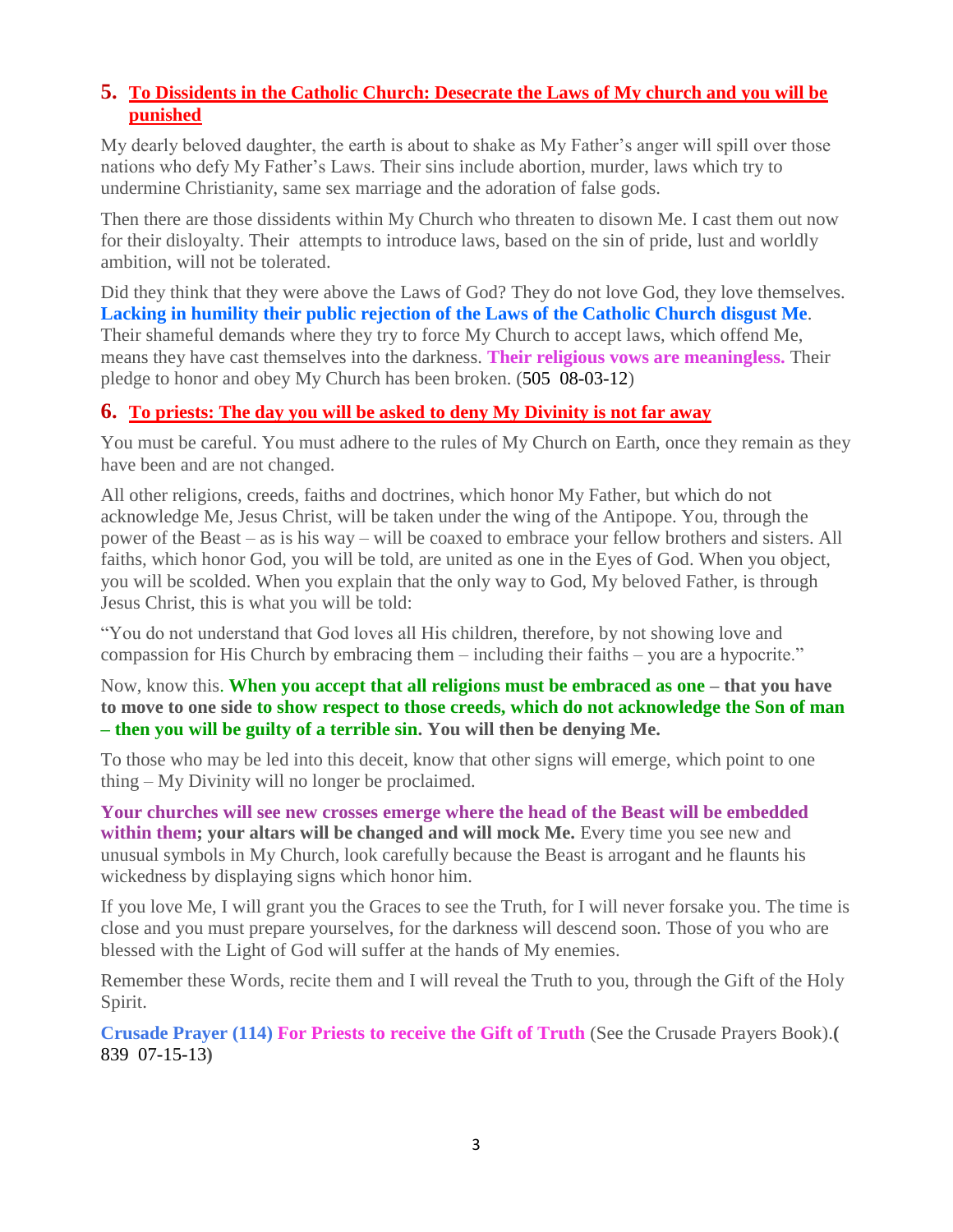# **7. [The Book of Life foretold contains the names of all those who will be saved](http://www.thewarningsecondcoming.com/the-book-of-life-foretold-contains-the-names-of-all-those-who-will-be-saved/)**

#### **Even more souls can also be saved because of your suffering and that of all chosen souls alive in the world today.**

The prayers of My followers, including the recital of My Crusade Prayers to save souls, will be a powerful means of salvaging even the most hardened of souls. Souls who will refuse My Mercy can now be saved because of the generous intercession of those amongst you who offer sacrifice, including prayer, fasting and the acceptance of suffering, in My Holy Name**.** This is My promise, such is My Great Mercy. (519 08-20-12)

# **8. [They will say that I was married. They will say that I was simply a prophet](http://www.thewarningsecondcoming.com/they-will-say-that-i-was-married-they-will-say-that-i-was-simply-a-prophet/)**

My dearly beloved daughter, the time for the lies about Me to be spread all over the world has begun. As I told you before, they will invent lies and create falsities about Me, Jesus Christ, so that they can deny My Divinity… The lies, which will emerge, where they will deny the Truth of My Existence through a series of untruths, will begin to flood the earth. They will say that My Body can still be found. They will say that I was married. They will say that I was simply a prophet. They will then try to prove, once again, that I was a heretic. That I blasphemed against God. They will ridicule My Words as they are being given to the world now and then dismiss Me.

They do this for two reasons. The first is to defile My Divinity and to present Me as a mere man. The second is to create doubt as to My role as the Messiah. (550 09-20-12)

# **9. [I am the Church. The Church was founded by Me and it can never die](http://www.thewarningsecondcoming.com/i-am-the-church-the-church-was-founded-by-me-and-it-can-never-die/)**

My teachings, honored by the Holy Catholic and Apostolic Church, are now being attacked in the first of many challenges which will result in the division of the Church.

Many, including those from within, as well as from outside the Church, will attempt to break down its structure… This is a deliberate attempt by **those connected with the False Prophet to create a new Church. (**386 04-07-11**)**

### **10. [Greatest attack on My Church since My Death on the Cross](http://www.thewarningsecondcoming.com/greatest-attack-on-my-church-since-my-death-on-the-cross/)**

**The Catholic Church is the Anti-Christ's number one target** and he will not stop until he turns the heads of at least half of My Church on this earth. So unprepared are My Cardinals, Bishops and priests that **they fail to notice the subtle changes taking place within their own ranks**. It won't be long before the divide within My Church becomes truly evident.

This is the greatest attack on My Church since My death on the cross. My poor beloved servants. Many of them are innocent pawns at the mercy of a dark power which is careful not to reveal itself. (234 10-28-11)

# **11. [Changes to be introduced in the Church which will contradict the Word of God](http://www.thewarningsecondcoming.com/changes-to-be-introduced-in-the-church-which-will-contradict-the-word-of-god/)**

**The work of the deceiver has infiltrated My church on every level.** Very soon now, slowly but surely, you will see Holy Masses being reduced. You will see the removal of special prayers and some of the **sacraments such as confession begin to diminish**… **You will be asked to show allegiance to the False Prophet very soon**. See him for what he is and judge his works in order to see if they bear fruit. For **the fruit that he and his slavish devotees will yield will be rotten to the core.** One bite will destroy your allegiance to Me. Two or more bites will drive such a wedge between you and My Sacred Heart that you will find it almost impossible to enter My Father´s Kingdom. (192 09-13-11)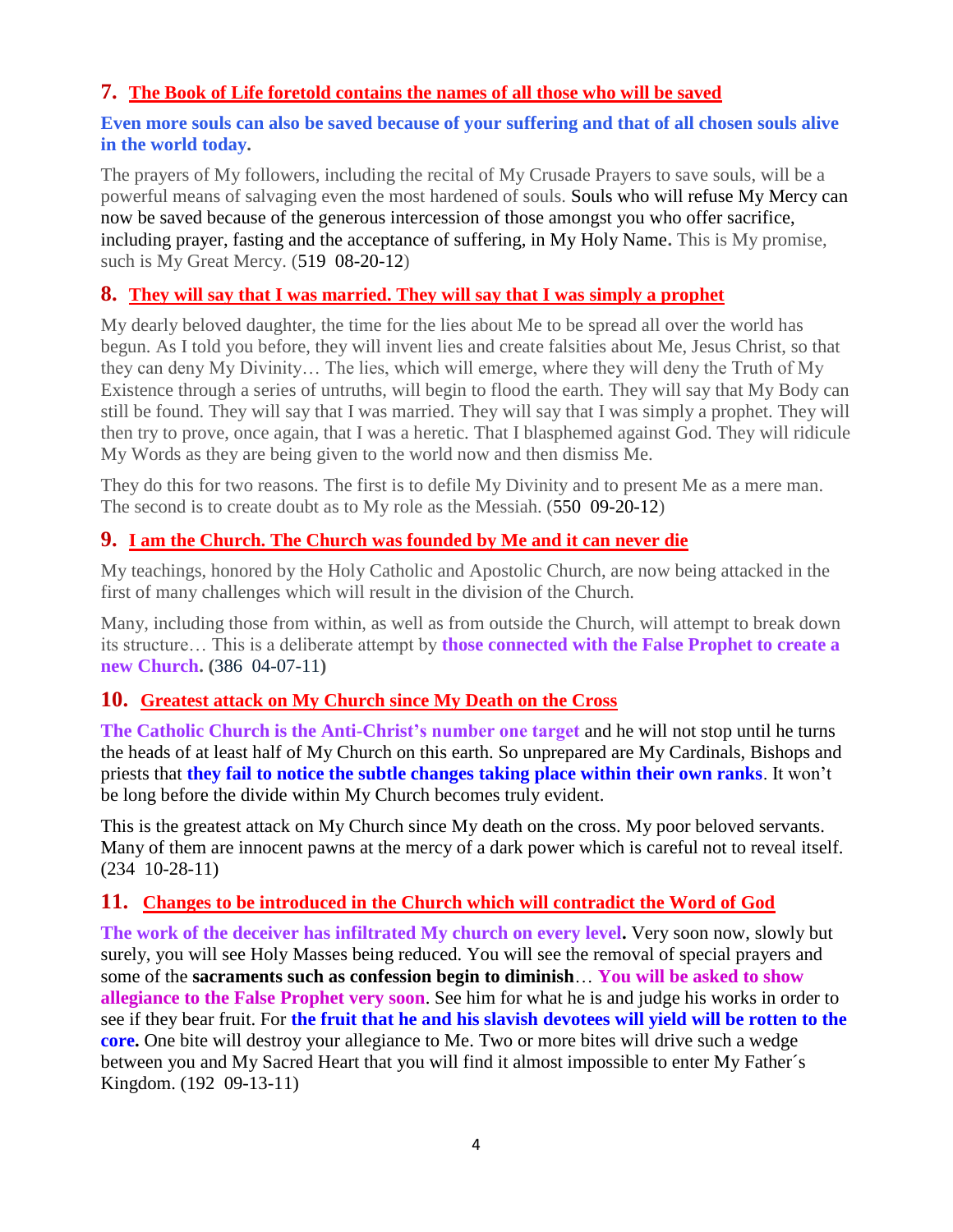# **12. My Teachings have never changed**

**These teachings (written by my Apostles and Disciples) have not changed since I left this earth.** They are there for a reason. You can change their interpretation, water it down, add new meaning or delete some parts but one thing will remain. And that is the Truth. **The Truth will always stay the same**. It cannot and will not be changed to suit mankind. (24 11-30-10)

You must remember that My teachings are the same as they have always been. Those who come in My name must be watched carefully. If they proclaim My word then they are of the light. When you find My teachings to be changed in any way that seems strange to you walk away. Do not listen. These unfortunate people have been tempted by the Evil One to distort My teachings deliberately to lead you astray and confuse you.

**Any doctrine that has not originated from Holy Scripture and which claims to proclaim the Truth is a lie**. This is a sin against Me and is a grievous attack on me and My Eternal Father. (33 12**-25-**10)

# **13. [My Holy Word may not be changed or adapted so that it becomes something else](http://www.thewarningsecondcoming.com/my-holy-word-may-not-be-changed-or-adapted-so-that-it-becomes-something-else/)**

These precious souls of Mine are vulnerable because many will fail to see the way in which their faith will be used to endorse the new, soon-to-be liturgy, which will fail to honor Me, Jesus Christ, the Son of man.

Many will assume, incorrectly, that the new liturgy and the new mass – although changed greatly – can do no harm… My Church is infallible, but **should any so-called servant or leader in My Church twist the Word of God or rewrite the meaning of the Holy Eucharist, then they blaspheme against God.**

When anyone – no matter how high they stand amongst you – denies the Truth, they are guilty of heresy and do not come from Me. (900 09-07-13)

### **14. [No man, no priest, no bishop, no cardinal, no pope, has the authority to rewrite the](http://www.thewarningsecondcoming.com/no-man-no-priest-no-bishop-no-cardinal-no-pope-has-the-authority-to-re-write-the-word-of-god/)  [Word of God](http://www.thewarningsecondcoming.com/no-man-no-priest-no-bishop-no-cardinal-no-pope-has-the-authority-to-re-write-the-word-of-god/)**

**Only when the Church of God is declared to be in union with pagans, and their ludicrous practices, will more of My sacred servants truly understand what is happening**. Only when the pagan symbols and satanic signs begin to be shown inside of, upon and at the exterior entrances to Christian Churches, will they run for their lives. There will be great fear in their hearts, because many of them, at that stage, will have nowhere to go, as they failed to prepare for this day. These will be the ones who will be hunted down because they did not respond to My Call. Their pride and their egos prevented them from recognizing My Voice. So many of My sacred servants will be caught unawares, and many will be powerless against the reign of the False Prophet and his cohort, the Antichrist. These two will be ruthless in their quest to control all nations and anyone who dares to stand in their way will be destroyed.

**Only the Church of God, which remains faithful to My Teachings, is infallible… The Church – My Church – will remain intact, for the Truth can never change. Those who separate from Me cannot be part of My Church on Earth. (**Your Jesus) (912 09-19-13)

# **15. [Every new law, soon to be introduced by enemies within My Church, will mock the](http://www.thewarningsecondcoming.com/every-new-law-soon-to-be-introduced-by-enemies-within-my-church-will-mock-the-truth-laid-down-by-my-father/)  [Truth laid down by My Father](http://www.thewarningsecondcoming.com/every-new-law-soon-to-be-introduced-by-enemies-within-my-church-will-mock-the-truth-laid-down-by-my-father/)**

The Deceiver, through his servants, cannot resist mocking Me, for he hates Me. He will insult every vessel in My Church through actions, words and the addition of Satanic symbols**…** His final insult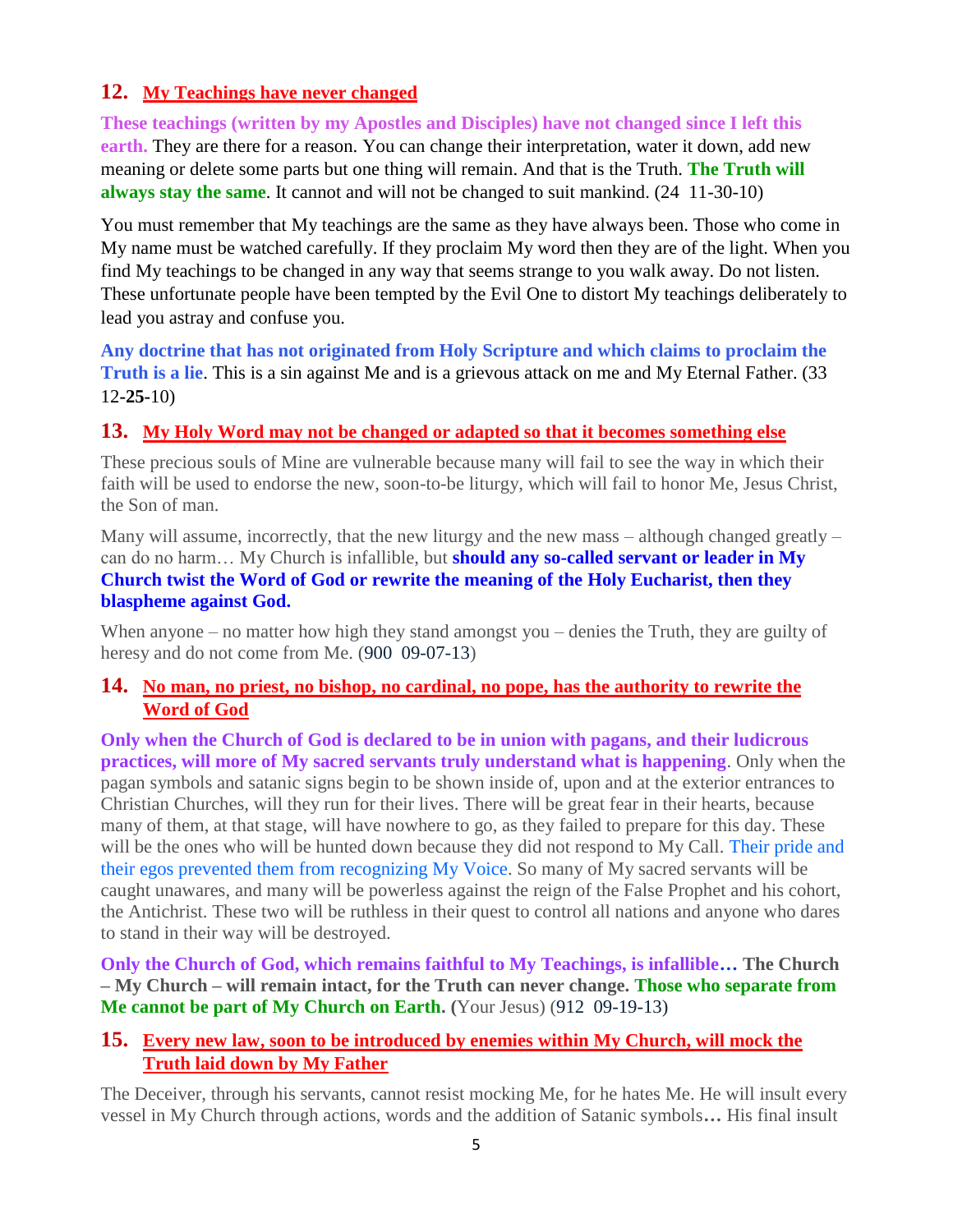before Me will be carried out through the Antichrist, who will imitate Me and fool the world into believing that he is Me, Jesus Christ, and that he has come to save the world. (934 10-17-13)

# **16. [Through the Sacrament of Baptism, the power of the Beast is weakened](http://www.thewarningsecondcoming.com/through-the-sacrament-of-baptism-the-power-of-the-beast-is-weakened/)**

When you are close to My Heart and when souls surrender in full to Me, a number of things happen.

Firstly, any fear of human interference in your lives, will disappear. The next Grace you will be given will be the strength to withstand the temptation to sin. (989 12-16-13)

**17. [Mother of Salvation: This new and obscene imitation of the Word of God will have many](http://www.thewarningsecondcoming.com/mother-of-salvation-this-new-and-obscene-imitation-of-the-word-of-god-will-have-many-believe-that-it-is-simply-a-modern-updated-version-of-the-new-testament/)  [believe that it is simply a modern updated version of the New Testament](http://www.thewarningsecondcoming.com/mother-of-salvation-this-new-and-obscene-imitation-of-the-word-of-god-will-have-many-believe-that-it-is-simply-a-modern-updated-version-of-the-new-testament/)** (995 12-23-13)

# **18. Very soon, Hell will be formally [declared as a place, which does not exist](http://www.thewarningsecondcoming.com/very-soon-hell-will-be-formally-declared-as-a-place-which-does-not-exist/)**

**Souls will be told that all of God's children, once they live reasonable and dignified lives – irrespective as to whether they believe in God, or not – will be given Eternal Life. But this will be a lie. There is no return from Hell. It is for eternity…** When you are convinced that Hell does not exist, then you wrongly assume that sin is irrelevant… **This is the kernel of the new, soon to be introduced, doctrine, which you will be forced to swallow.** This is when you will be tricked into neglecting to prepare your soul for the Great Day of the Lord, when I come to claim you as Mine.

For those of you who cannot receive the Sacrament of Confession – those who follow many faiths and religions – then you must accept the Gift I gave you of the Plenary Indulgence. (See *Crusade Prayer 24* in Crusade Prayers Book, or *No. 4 Instructions*, No. 15, or message # 320 on 01-31-12) (1,013 01-12-14)

# **19. [When My Church upholds the Word of God, you must remain obedient to My Church](http://www.thewarningsecondcoming.com/when-my-church-upholds-the-word-of-god-you-must-remain-obedient-to-my-church/)**

When My Church upholds the Word of God, you must remain obedient to My Church. But when the day comes when those with authority in My Church no longer proclaim the Truth, then you must remain obedient only to Me. For I Am the Church. Without Me, your Jesus, there is no Church.

When My Word is tampered with and then adapted, it will no longer be My Word. You can only be obedient to the True Word of God. **Should you follow a new manmade doctrine, which will replace My Holy Word in My churches throughout the world, then, those responsible for this sacrilege will deny Me.** Only remain obedient to those who proclaim the Word of God, for if it is not My Word then – it is not from God.

The Word of God is Sacrosanct. It may never be changed by anyone. (1,015 01-14-14)

# **20. [Mother of Salvation: All references to Hell have been abolished and man has been misled](http://www.thewarningsecondcoming.com/mother-of-salvation-all-references-to-hell-have-been-abolished-and-man-has-been-misled-into-a-false-sense-of-security/)  [into a false sense of security](http://www.thewarningsecondcoming.com/mother-of-salvation-all-references-to-hell-have-been-abolished-and-man-has-been-misled-into-a-false-sense-of-security/)**

**The Truth, regarding the existence of Satan and the reality of Hell, has been suppressed for many decades and this has had a detrimental effect on the salvation of humanity…** So now, today, few people believe in the existence of the Devil or the abyss of Hell. **This lie has been the scourge of humanity and, as a result, many souls have been lost, because Hell is denied. Mortal sin is no longer deemed to be a reality and so no attempt is made to avoid it…** Souls are lost because they are never instructed properly how to avoid sin and seek repentance. (1,053 02-23-14)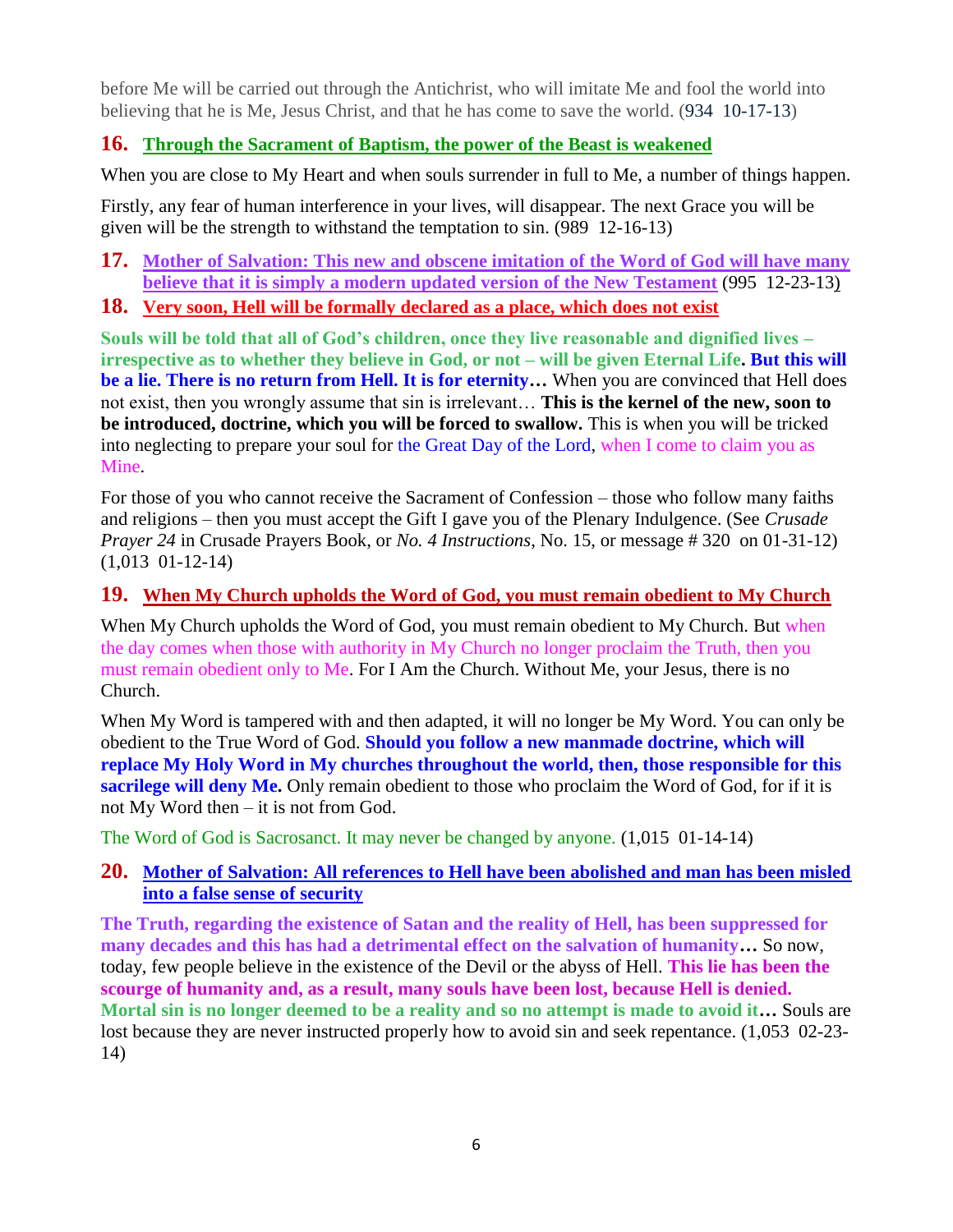#### **21. [The time for sin to be declared no more is drawing nearer](http://www.thewarningsecondcoming.com/three-of-out-of-four-will-deny-me/)**

My Church will soon soothe My followers by misleading them into accepting the lie that sin is merely a metaphor that it is used as a symbol to God's children to urge them to stay on a path, which is pleasing to God**.** Sin should not make you feel separate from others, they will say. Sin, they will say, does not really matter, because God is All-Forgiving… You will not be told to merely love the sinner, as I do. No. You will be encouraged to accept that sin does not exist**…** The Holy Spirit will not preside over the abomination and there will be great confusion, great sorrow and a sense of helplessness, on the part of those who will remain true to the Teachings of My Church. The traditional teachings will no longer be tolerated. Then, when all that is held sacred collapses, the time will be ready for the man of perdition to take up his seat in My Church**.** (1,103 04-24-14)

#### **22. [Mother of Salvation: God would never permit His Word to be changed or](http://www.thewarningsecondcoming.com/my-love-for-humanity-is-whole-i-love-all-including-those-who-commit-the-most-wicked-acts/)  [misinterpreted to suit man](http://www.thewarningsecondcoming.com/my-love-for-humanity-is-whole-i-love-all-including-those-who-commit-the-most-wicked-acts/)**

My dear children, when God sent prophets into the world, they were simply messengers. They were sent to impart the Truth – the Word of God… Over the centuries, many of God's children misinterpreted the role of the prophets… The Messages are what are important and the messengers are simply the conduits of the Word… The Word of God must never be ignored. The Image of God must never be replaced by images of His prophets or the saints, who gained His Favor… You must adhere to the Word, which was laid down in the beginning and never deviate from it, for it will never nor can it ever change. God's Word is final… My Son's Teachings were made known to humanity when He walked the Earth. They simply explained the Word in greater detail, but they never deviated from the Truth… **If any prophet or man, who claims to speak in the Name of God, tells you that the Word must be adapted to suit man's modern needs, then you must be on your guard. If you are told that the Word really means something else entirely, then do not accept it.** Man, including those who serve God, does not have the authority to tamper with the Truth… When you accept changes to what is contained in the Most Holy Bible, which contradict the Word of God, then you cut yourself off from the Truth. When you accept falsehoods, as a means to serve God by, on your own terms, then you separate yourselves from God.(1,111 05-04-14)

#### **23. God the Father: The Credo [Prayer, which acknowledges Who I Am, will be changed](http://www.thewarningsecondcoming.com/god-the-father-the-credo-prayer-which-acknowledges-who-i-am-will-be-changed/)**

Far better if you remain silent than to utter one word of blasphemy, which will be introduced into all Churches everywhere, which honor Me, your Father and who accept My Son, Jesus Christ, your Savior. Words, which venerate My Name and that of My Son, will be twisted and expressions, which refer to My Son, will include such terms as "Jesus of the Light." This new prayer will place the emphasis on the superiority of man, his responsibility to ensure the welfare of his brother and to welcome, as one, all religions to honor God… This will be the time when the world will come together into one world, as a pagan religion… In time, a special symbol, which will represent the new man-made god, will be created, so that it will seem to those who are asked to wear it that they will be doing a good thing in showing solidarity to one another. All these things, they will be told, are for the good of all, where your first duty is to seeking the perfection of man. This, they will tell you, is important before you can face God… The focus will be on all things to do with My Creation – the Earth; the nations; the people and political rulers… Paganism will bring with it an appalling darkness of the soul. Then, for everything that is leveled against Me, I will replicate their abominations – upon the Earth they walk on; the water they drink; the mountains they climb; the seas they cross and the rain, which feeds their crops. (1,130 05-26-14)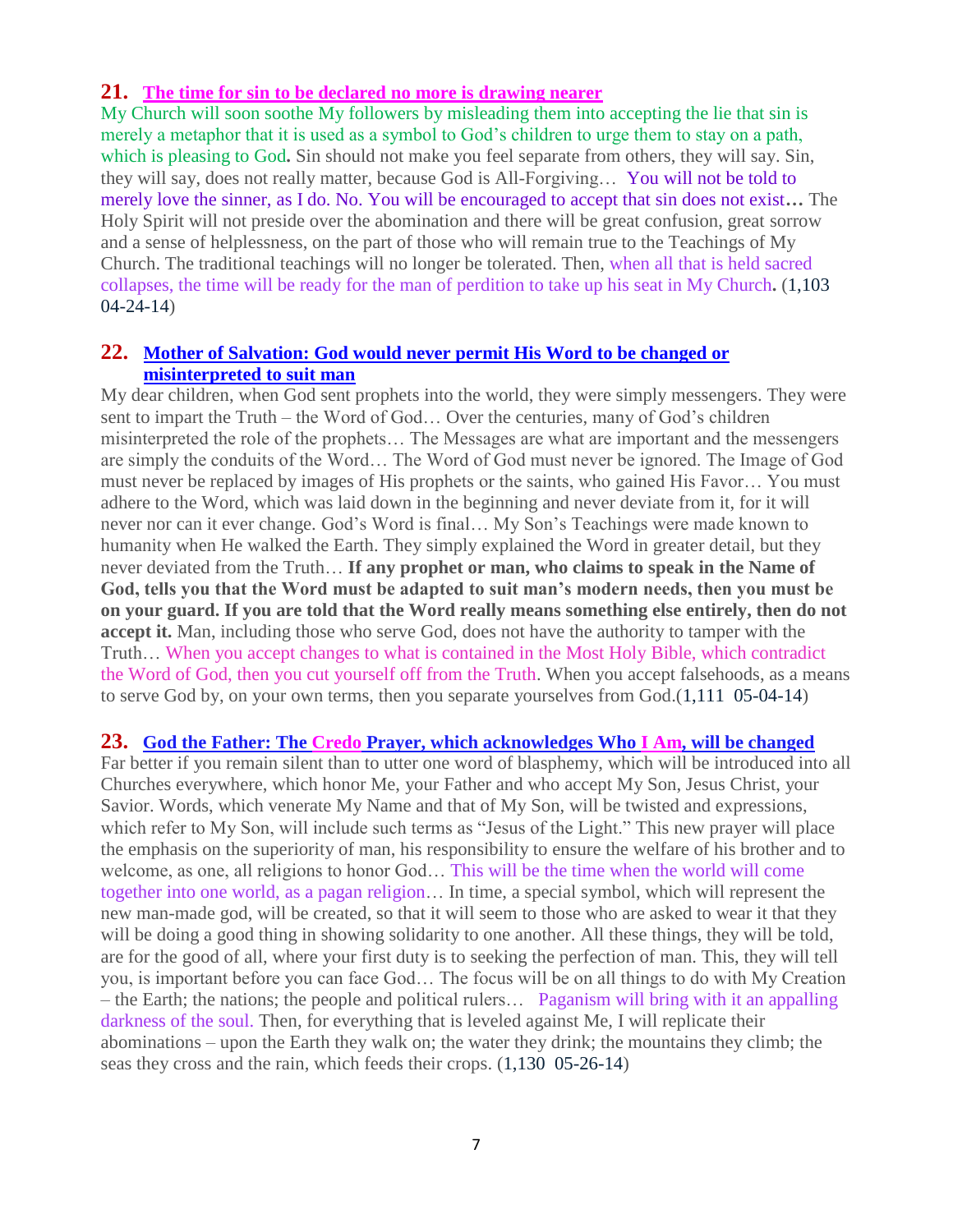### **24. [Mother of Salvation: The Feast Day of the Mother of Salvation, will be the last day](http://www.thewarningsecondcoming.com/mother-of-salvation-the-feast-day-of-the-mother-of-salvation-will-be-the-last-day-accorded-to-me-the-mother-of-god/)  [accorded to me, the Mother of God](http://www.thewarningsecondcoming.com/mother-of-salvation-the-feast-day-of-the-mother-of-salvation-will-be-the-last-day-accorded-to-me-the-mother-of-god/)**

Salvation can only be bequeathed by my Son, Jesus Christ, to souls who accept His Divine Mercy. The Medal of Salvation, however, is an exceptional Gift from Heaven given to the world because of the great Love my Son has for all God's children. Through the powers given to me, by the command of my Eternal Father, this Medal will be responsible for the salvation of billions of souls. This is made possible because once a soul accepts this Medal with an open heart it will result in conversion.

**My role as Co-Redemptrix, in assisting my Son in His great plan to unite everyone and to bring them Eternal Life, has been established. As the Mother of Salvation, all powers assigned to me to crush the serpent's head has meant that his power will diminish quickly. This is why he, the Evil One, despises this Medal and he will use every soul he infests, to scream obscenities and fight it.** You must ignore the spirit of evil at all times and pray to me, your beloved Mother, on this special day, in the years ahead, for special Graces. **I declare this day,** June 04, 2014, as the Feast Day of the Mother of Salvation**. On this day, when you recite the** Feast Day of Mother of Salvation Prayer (154), **I will intercede on behalf of all souls for the Gift of Salvation**, especially for those who are in great spiritual darkness of the soul. (See the Crusade Prayers booklet) (1,136 06-04-14)

#### **25. [The doors have been opened to allow the heathen to desecrate My Church](http://www.thewarningsecondcoming.com/the-doors-have-been-opened-to-allow-the-heathen-to-desecrate-my-church/)**

**But you must never judge others in My Name.** By this I mean judging those who reject Me, as well as, those who accept My Intervention. Not one amongst you has the right to declare another person to be evil or guilty of wrongdoing. Those of you who judge harshly - those people you believe to be wrong, guilty of wrongdoing or heresy – do not have this right. You must remain silent and pray for those you believe to be afflicted. Only I, Jesus Christ, have the Power to Judge humanity… **while you fight amongst yourselves – Christian against Christian – the pagans amongst you are invading My Church…** Every sacrifice was made for you; the prophets of God sent to you were violated, persecuted and killed; the visionaries, seers and the saints – all revered, only after their deaths, but scourged by you when they imparted My Word and then My Own Sacrifice – when you crucified Me. Now what do you do? You allow those who worship false gods to pay homage to them upon My Altars, which are meant to honor Me. Would these pagans allow you to do the same in their temples? When you desecrate My Church and My Body, you are no longer fit to serve Me and I will cast out every sacred servant of Mine who betrays Me in this way. Your sins are blacker than those whom you serve in My Name, for you will carry with you the souls you take away from Me. (1,147 06-16-14)

### **26. [I never change. I never adapt to new ways, for I Am](http://www.thewarningsecondcoming.com/i-never-change-i-never-adapt-to-new-ways-for-i-am-as-i-always-was-and-will-be-i-am-eternal/) as I always Was and will Be. I Am [Eternal](http://www.thewarningsecondcoming.com/i-never-change-i-never-adapt-to-new-ways-for-i-am-as-i-always-was-and-will-be-i-am-eternal/)**

Every visionary, seer or prophet, who comes from Me, will soon face great trials, the likes of which they have never had to endure before. Many, who recognize their authenticity and who have been loyal to them, will turn their backs on them and they will be cast to one side, as the spirit of darkness envelops nation after nation, where love and charity will disappear. Man against man, country against country, man against God… **I Am** the Rock upon which the Church was built and I will remain in place for eternity... now, as everything I taught you will be challenged and the foundation upon which My Church was built be shaken, beyond your understanding, I will still remain in place. Solid as the Rock that I Am**,** and you will come to Me seeking solace, strength and courage. I will respond to each of you, by the pouring out of the great Graces, which have been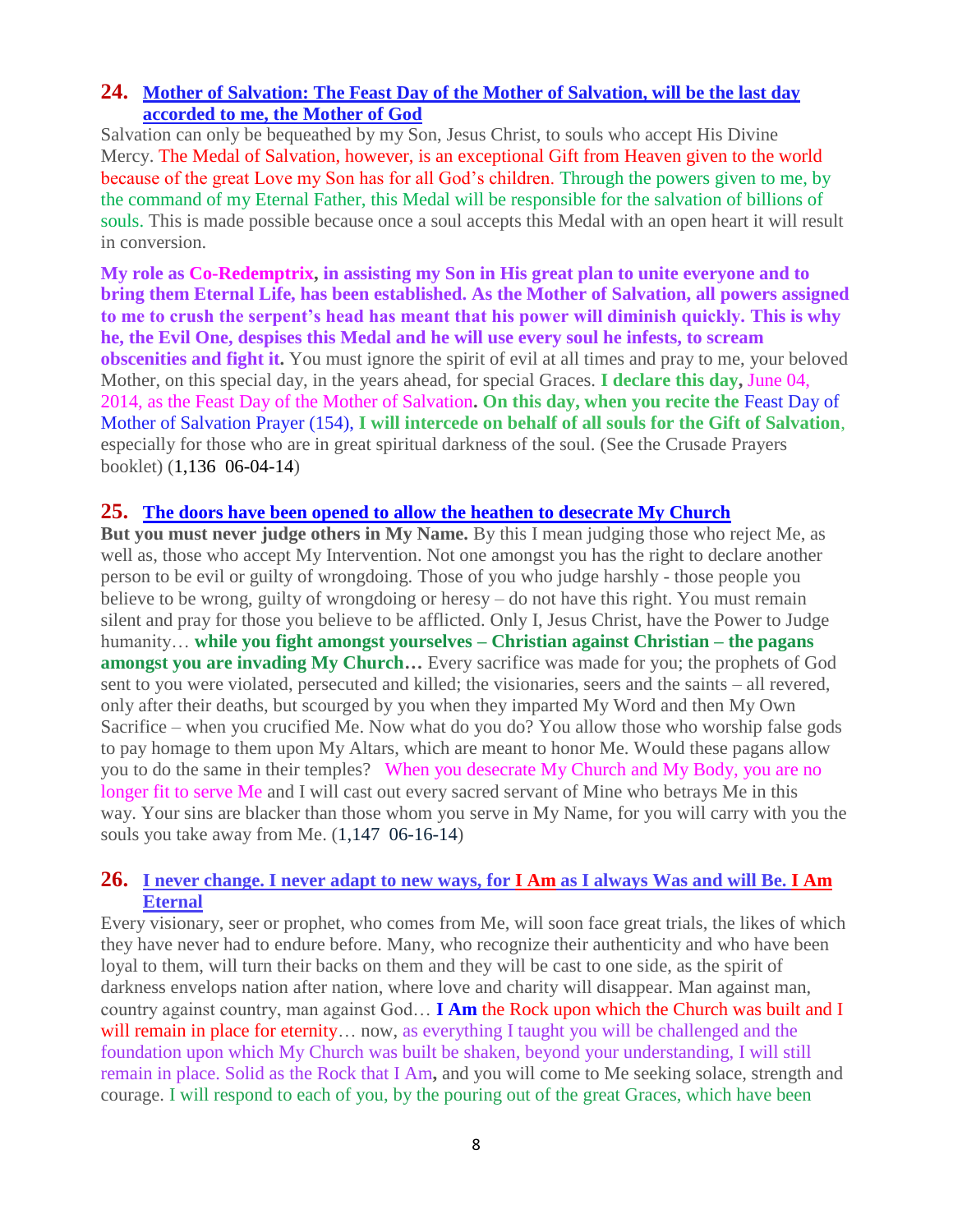reserved for you, for the times which lie ahead. **I Am** the Church. **I Am** Present in the Church. (1,178 07-31-14)

### **27. [My Word, they will say, causes so much offense that it will be deemed to be politically](http://www.thewarningsecondcoming.com/my-word-they-will-say-causes-so-much-offense-that-it-will-be-deemed-to-be-politically-incorrect/)  [incorrect](http://www.thewarningsecondcoming.com/my-word-they-will-say-causes-so-much-offense-that-it-will-be-deemed-to-be-politically-incorrect/)**

The hatred against Christianity is being inflicted upon you in three ways. The first is the global apostasy, which is spearheaded by My nemesis who deceives the world into rejecting all that is of Me and tossing Me onto a wasteland left to rot. The second comes about because of the rationalism and human interference in My Word, spread by scholars of My Word who are not filled with the spirit of Truth but who are, instead, stuffed with self-righteousness, which is fuelled by pride. So well versed do they believe they are in interpreting My Teachings that they will add in new codicils and adjust what I taught to suit their own selfish needs. And then, there are those whose hearts are made of stone – cold, unfeeling and filled with a deep intense hatred for Me and anyone who practices Christianity for all to see… To hide the Truth will bring about a terrible darkness. To change it is a mockery of My Crucifixion. To present a substitute for the Truth is to deny Me completely. Yet, the greatest perpetrators will be those who boast of their knowledge of Me – their holiness masks falsities and their words and actions will never draw you to Me for the Holy Spirit will not be present in their souls. When the Holy Spirit is not present they will – these traitors of My Word – draw out the darkness in others who will enthusiastically embrace their lies. All of these falsities will bear the sign of the evil one – the sin of pride – the doorway into the desert. Once this door opens all other iniquities will flow through and the souls of all those who succumb to the heresy will become barren… Without the Truth you will live in a world where nothing you hear will bring you peace. (1,182 08-07-14)

#### **28. [God would never dictate any other doctrine because He gave the world His Word](http://www.thewarningsecondcoming.com/god-would-never-dictate-any-other-doctrine-because-he-gave-the-world-his-word/)**

When the evil one influences the souls of those charged with the spiritual direction of souls, in My Church, to encourage the acceptance of sin, he does this in a cunning way. You will be admonished for judging the sinner, but not one word will be uttered to condemn the sin, in God's Eyes. When Satan wants to destroy love, he will do this by causing discord in relationships; he will create hatred in the hearts of man by filling his head with lies, which encourages man to fight with one another through conflict and war. He will tempt man, through the influence of other souls, who have already succumbed to his temptations. Lies, blasphemies and hatred are the means by which Satan works to spread his infestation. He lulls souls into a false security, when one man tells another that sin is not against the Laws of God, because it is a natural thing. God's children, therefore, become very confused, because the laws laid down by Him have been uprooted and people are undecided as to which way they should turn.  $(1,263 \quad 11-16-14)$ 

#### **29. Instead, they will fall into the trap [of separating dogma from doctrine](http://www.thewarningsecondcoming.com/instead-they-will-fall-into-the-trap-of-separating-dogma-from-doctrine/)**

When I arose from the dead, the Pharisees were given proof of My Resurrection but choose, instead, to spread lies so as to conceal the Truth. As a result of their actions they drew millions of souls away from their rightful inheritance – the Gift of Eternal Salvation.

In the time that I now prepare the world for My Second Coming, sacred servants in My Church on earth will do the same. They will preach about the Great Day when I will come again but will assume that this day will take place in another century. They will not prepare souls in the way that I desire. They will not urge My people to seek reconciliation; to pray; to seek the Sacraments and to